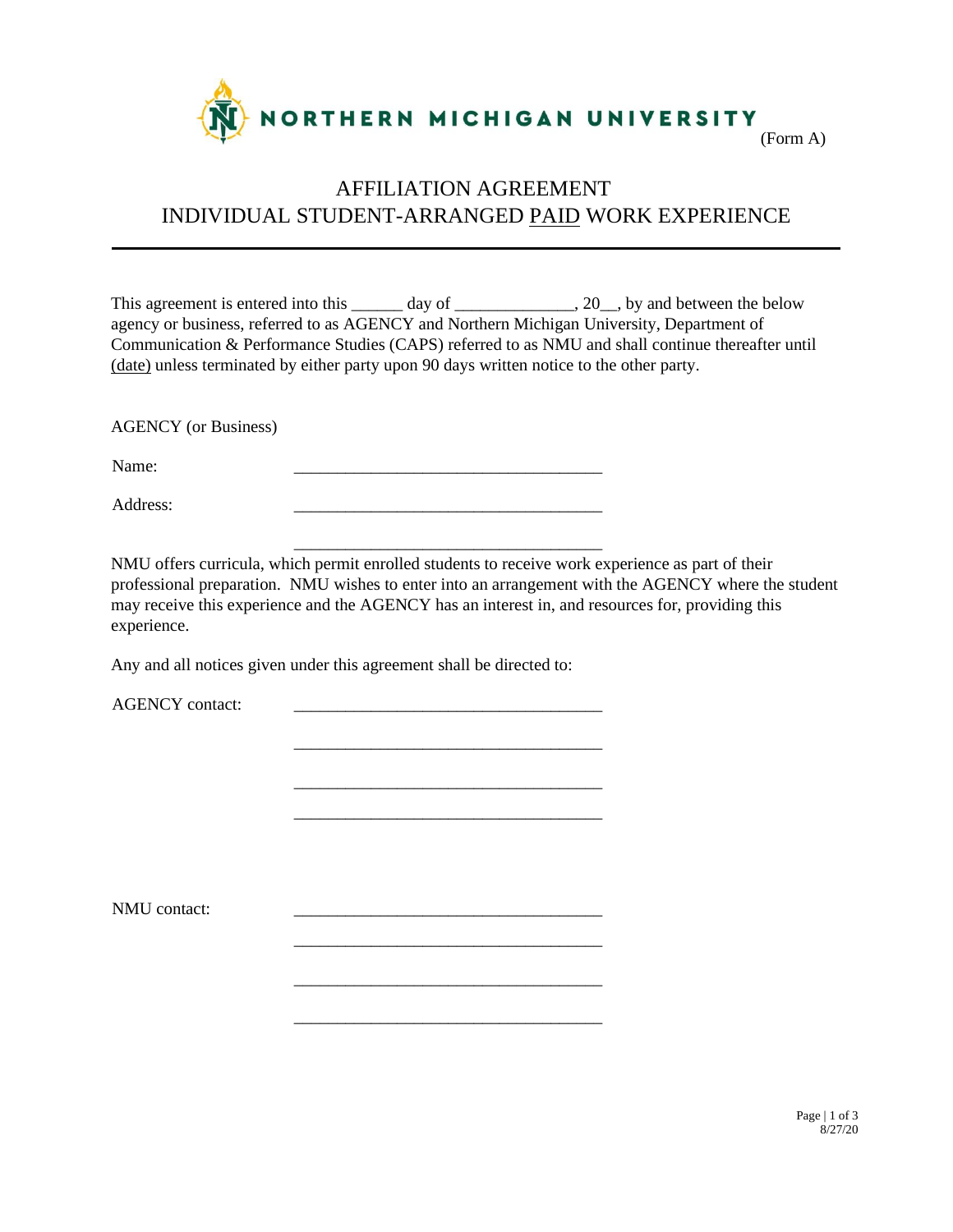# **GENERAL TERMS AND CONDITIONS**

- 1. AGENCY will be deemed the employer for purposes of this agreement and be responsible for providing compensation for the work performed, making any required income tax withholdings, and making all payments due as an employer's contribution under Local, State, or Federal Worker's Compensation laws, Social Security laws and other laws applicable to employees.
- 2. For each student placed with Agency there will be a LEARNING AGREEMENT that describes the expected learning outcomes for that student, including the tasks that the student is expected to be given, what the student is expected to learn, dates and times of the position, criteria for assessment, training provided, intended supervision, reports and the documentation needed for grading and any other related information.
- 3. Each party agrees to comply with and be separately responsible for compliance with all applicable laws, including anti-discrimination and employment laws.

# **RESPONSIBILITIES OF NMU:**

- 1. Provide students in good academic standing and with appropriate preparation in the degree of study for the intended field experience.
- 2. Assign a faculty member to serve as a contact that will coordinate student learning activities between NMU and AGENCY, make periodic contacts, as feasible and necessary, with AGENCY and students.
- 3. Plan and administer, in consultation with the representatives of the AGENCY, a LEARNING AGREEMENT for each student.
- 4. Maintain all education records and reports relating to the educational program of each student and to comply with all applicable statutes, rules and regulations respecting the maintenance of and release of information from such records. The AGENCY shall have no responsibility regarding such records and shall refer all requests regarding such information to the UNIVERSITY
- 5. Instruct each student with regard to general regulations and procedures which the parties have agreed are necessary, including, by way of example: Confidentiality of Agency records and information; Authority of Agency staff over patient, client or customer services; Uniform standards; Health Requirements; Importance of carrying their own health insurance.

### **RESPONSIBILITIES OF AGENCY:**

- 1. Plan and administer all aspects of services provided at its facilities.
- 2. Provide qualified supervision of the student(s) during the work experience. AGENCY supervisory employees may relieve a student from a particular assignment or require that a student leave an area or department pending a final determination of the student's future status by the parties. AGENCY must notify NMU of its decision to remove a student from any experience prior to the agreed upon time and provide a written report to the NMU noting the reasons entailed in the removal.
- 3. Provide pertinent policies and procedures to students prior to student beginning the work experience.